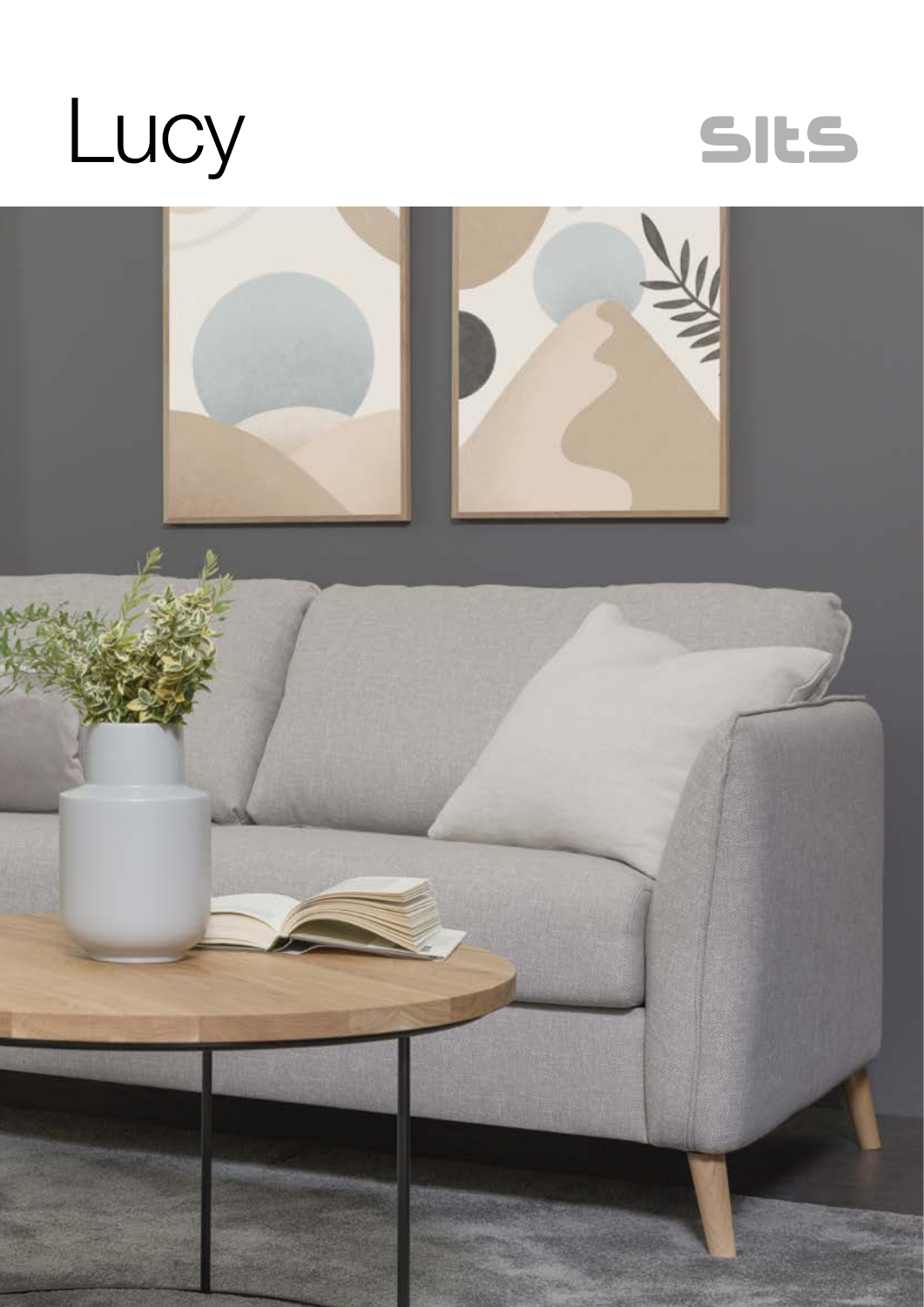

All drawings shown height with leg no. 141A H-15. Two mattresses available: bonell and foam.





armchair sofa bed





3 seater sofa bed















set 2 right / or left 4 seater sofa bed left / or right + chaiselongue box right / or left